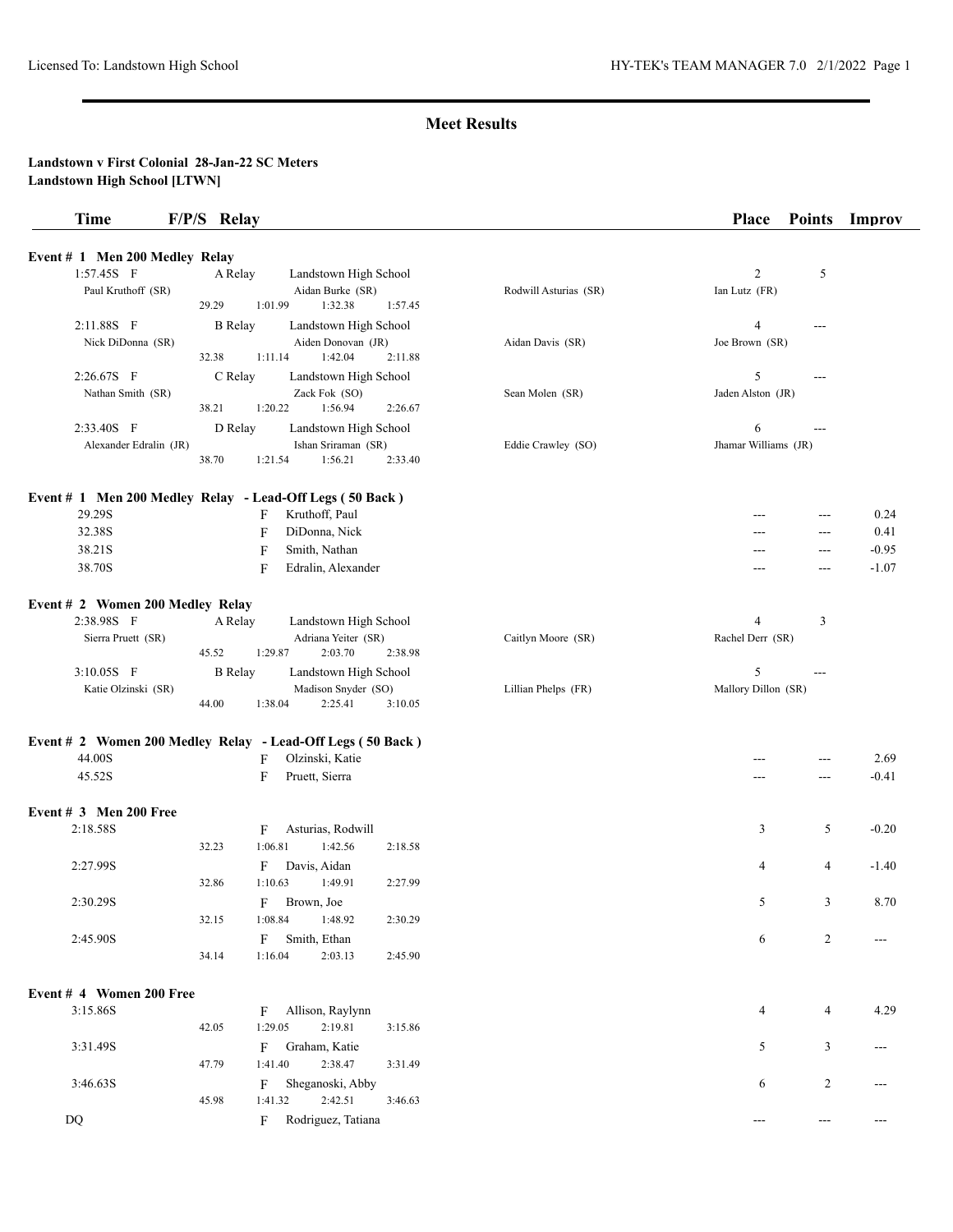| <b>Time</b>                  | F/P/S Relay |                                             |         | <b>Place</b>   | <b>Points</b>  | Improv  |
|------------------------------|-------------|---------------------------------------------|---------|----------------|----------------|---------|
| Event $# 5$ Men 200 IM       |             |                                             |         |                |                |         |
|                              |             |                                             |         |                |                |         |
| 2:29.36S                     |             | Kruthoff, Paul<br>F                         |         | $\overline{c}$ | 6              | 10.66   |
|                              | 32.09       | 1:09.41<br>1:52.68                          | 2:29.36 |                |                |         |
| 2:45.95S                     |             | Donovan, Aiden<br>$\mathbf{F}$              |         | 5              | $\mathfrak{Z}$ | $-0.35$ |
|                              | 36.18       | 1:20.09<br>2:09.32                          | 2:45.95 |                |                |         |
| 3:00.48S                     |             | Widgeon, Taylor<br>F                        |         | $\tau$         | $\mathbf{1}$   | $-1.41$ |
|                              | 36.98       | 1:27.32<br>2:19.29                          | 3:00.48 |                |                |         |
| 3:11.50S                     |             | F<br>Molen, Sean                            |         | $\,8\,$        | $--$           | $---$   |
|                              | 38.46       | 1:26.79<br>2:30.95                          | 3:11.50 |                |                |         |
| Event # 6 Women 200 IM       |             |                                             |         |                |                |         |
| 3:04.03S                     |             | Marks, Bella<br>$_{\rm F}$                  |         | 5              | $\mathfrak{Z}$ | $---$   |
|                              | 41.31       | 1:27.64<br>2:23.14                          | 3:04.03 |                |                |         |
| 3:18.66S                     |             | F<br>Herrera, Haley                         |         | 6              | $\overline{c}$ | $-0.56$ |
|                              | 43.64       | 1:35.35<br>2:32.10                          | 3:18.66 |                |                |         |
| 3:45.94S                     |             | Olzinski, Katie<br>F                        |         | $\tau$         | $\mathbf{1}$   | 2.12    |
|                              | 53.20       | 1:48.84<br>2:55.95                          | 3:45.94 |                |                |         |
| 4:09.45S                     |             | Phelps, Lillian<br>F                        |         | $\,8\,$        | $\sim$ $\sim$  | 2.13    |
|                              | 53.14       | 1:57.41<br>3:12.64                          | 4:09.45 |                |                |         |
|                              |             |                                             |         |                |                |         |
| Event # 7 Men 50 Free        |             |                                             |         |                |                |         |
| 25.50S                       |             | Lutz, Ian<br>F                              |         | $\mathbf{1}$   | 8              | $-0.05$ |
| 30.77S                       |             | F<br>Yurasko, Jake                          |         | $\sqrt{5}$     | $\mathfrak z$  | $-0.44$ |
| 30.85S                       |             | $\boldsymbol{\mathrm{F}}$<br>Jones, Elliott |         | 6              | $\overline{2}$ | $-0.45$ |
| 35.96S                       |             | $\overline{F}$<br>Sriraman, Ishan           |         | $\,8\,$        | $\overline{a}$ | $-0.34$ |
| Event # 8 Women 50 Free      |             |                                             |         |                |                |         |
| 34.59S                       |             | Yeiter, Adriana<br>F                        |         | 5              | 3              | 1.26    |
| 36.43S                       |             | Derr, Rachel<br>$\overline{F}$              |         | 6              | $\sqrt{2}$     | $-1.02$ |
| 40.90S                       |             | $\boldsymbol{\mathrm{F}}$<br>Pruett, Sierra |         | $\tau$         | $\mathbf{1}$   | 1.11    |
| 42.97S                       |             | Antolin, Simone<br>F                        |         | $\,$ 8 $\,$    | $\frac{1}{2}$  | $-2.53$ |
|                              |             |                                             |         |                |                |         |
| <b>Event #11 Men 100 Fly</b> |             |                                             |         |                |                |         |
| 1:07.33S                     |             | Burke, Aidan<br>$\mathbf F$                 |         | 3              | 5              | $-1.16$ |
|                              | 30.85       | 1:07.33                                     |         |                |                |         |
| 1:10.81S                     |             | Davis, Aidan<br>F                           |         | 4              | $\overline{4}$ | $-0.54$ |
|                              | 33.25       | 1:10.81                                     |         |                |                |         |
| 1:26.73S                     |             | Molen, Sean<br>F                            |         | 5              | 3              | $-1.04$ |
|                              | 40.37       | 1:26.73                                     |         |                |                |         |
| 1:29.52S                     |             | F Crawley, Eddie                            |         | 6              | $\overline{c}$ | $-6.91$ |
|                              | 38.23       | 1:29.52                                     |         |                |                |         |
| Event #12 Women 100 Fly      |             |                                             |         |                |                |         |
| 1:15.21S                     |             | Moore, Caitlyn<br>F                         |         | $\mathfrak{Z}$ | 5              | 2.34    |
|                              | 34.47       | 1:15.21                                     |         |                |                |         |
| 1:43.41S                     |             | Herrera, Haley<br>$\mathbf{F}$              |         | $\sqrt{6}$     | $\overline{c}$ | $-5.69$ |
|                              | 46.54       | 1:43.41                                     |         |                |                |         |
|                              |             |                                             |         |                |                |         |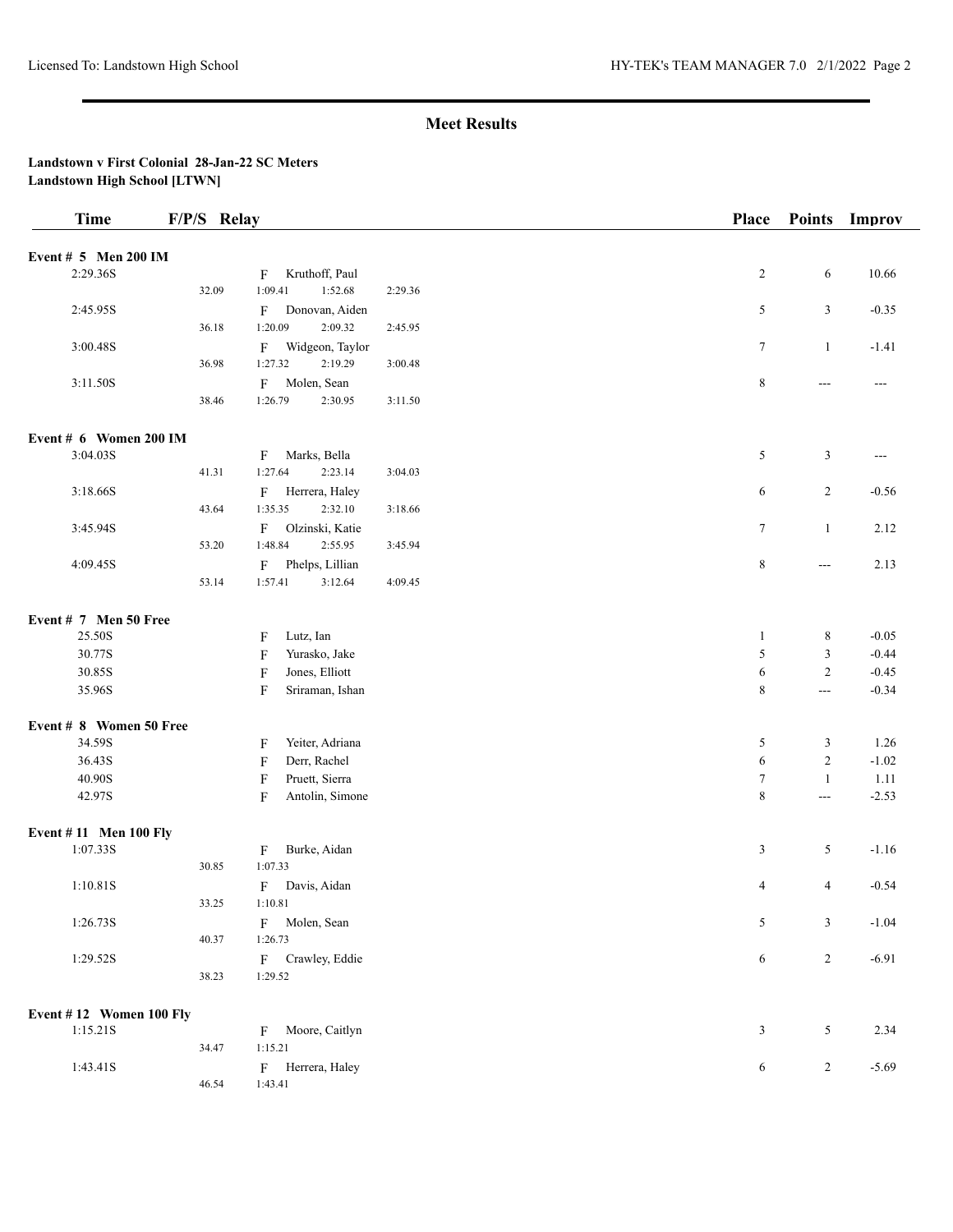| <b>Time</b>                   | F/P/S Relay              |                |                   |                               | Place          |                | Points Improv |
|-------------------------------|--------------------------|----------------|-------------------|-------------------------------|----------------|----------------|---------------|
| <b>Event #13 Men 100 Free</b> |                          |                |                   |                               |                |                |               |
| 57.14S                        |                          | F Lutz, Ian    |                   |                               | $\mathbf{1}$   | $\,8\,$        | $-0.50$       |
|                               | 27.59                    | 57.14          |                   |                               |                |                |               |
| 1:02.94S                      |                          |                | F DiDonna, Nick   |                               | 3              | 5              | $-0.62$       |
|                               | 29.65                    | 1:02.94        |                   |                               |                |                |               |
| 1:08.65S                      |                          |                | F Alston, Jaden   |                               | 5              | 3              | 0.81          |
|                               | 31.65                    | 1:08.65        |                   |                               |                |                |               |
| 1:11.11S                      |                          |                | F Jones, Elliott  |                               | $\tau$         | $\mathbf{1}$   | $-3.26$       |
|                               | 34.79                    | 1:11.11        |                   |                               |                |                |               |
| Event #14 Women 100 Free      |                          |                |                   |                               |                |                |               |
| 1:16.65S                      |                          | F              | Marks, Bella      |                               | 5              | $\mathfrak{Z}$ | $-8.47$       |
|                               | 37.78                    | 1:16.65        |                   |                               |                |                |               |
| 1:16.85S                      |                          |                | F Yeiter, Adriana |                               | 6              | $\overline{2}$ | 2.52          |
|                               | 36.92                    | 1:16.85        |                   |                               |                |                |               |
| 1:24.03S                      |                          |                | F Derr, Rachel    |                               | $\tau$         | $\mathbf{1}$   | 1.27          |
|                               | 39.18                    | 1:24.03        |                   |                               |                |                |               |
| 1:26.14S                      |                          | $F -$          | Allison, Raylynn  |                               | $\,8\,$        | ---            | 1.79          |
|                               | 39.81                    | 1:26.14        |                   |                               |                |                |               |
| Event $#15$ Men 400 Free      |                          |                |                   |                               |                |                |               |
| 5:16.59S                      |                          | $\mathbf{F}$   | Brown, Joe        |                               | $\overline{4}$ | $\overline{4}$ | 7.01          |
|                               | 34.56                    | 1:11.77        | 1:50.63           | $\overline{\phantom{a}}$      |                |                |               |
|                               | 2:31.00                  | 3:11.97        | 3:54.16           | 4:36.20                       |                |                |               |
|                               | $\scriptstyle\cdots$     | 5:16.59        |                   |                               |                |                |               |
| 5:38.67S                      |                          |                | F Donovan, Aiden  |                               | 5              | $\mathfrak z$  |               |
|                               | 35.82                    | 1:18.90        | 2:02.94           | $\overline{\phantom{a}}$      |                |                |               |
|                               | 2:47.31                  | 3:32.35        | 4:16.21           | 4:58.71                       |                |                |               |
|                               | $\hspace{0.05cm} \ldots$ | 5:38.67        |                   |                               |                |                |               |
| 5:50.27S                      |                          | $F -$          | Smith, Ethan      |                               | $\tau$         | $\mathbf{1}$   |               |
|                               | 36.06                    | 1:18.76        | 2:04.05           | $\overline{\phantom{a}}$      |                |                |               |
|                               | 2:50.53                  | 3:37.35        | 4:23.23           | 5:09.84                       |                |                |               |
|                               | $\sim$ $\sim$            | 5:50.27        |                   |                               |                |                |               |
| 6:39.23S                      |                          |                | F Laratta, Logan  |                               | $\,8\,$        | ---            |               |
|                               | $\hspace{0.05cm} \ldots$ | $\overline{a}$ | 1:32.07           | $\hspace{1.5cm} \textbf{---}$ |                |                |               |
|                               | $\hspace{0.05cm} \ldots$ | 3:15.42        | 4:06.98           | $\hspace{0.05cm} \ldots$      |                |                |               |
|                               | ---                      | 6:39.23        |                   |                               |                |                |               |
| Event #16 Women 400 Free      |                          |                |                   |                               |                |                |               |
| 6:06.39S                      |                          | F              | Counts, Emma      |                               | $\overline{4}$ | $\overline{4}$ |               |
|                               | 40.99                    | 1:27.03        | 2:14.15           | 3:00.93                       |                |                |               |
|                               | 3:48.70                  | 4:35.91        | 5:22.90           | 6:06.39                       |                |                |               |
| 6:58.59S                      |                          | F              | Snyder, Madison   |                               | 5              | $\mathfrak{Z}$ | $-1.45$       |
|                               | 44.43                    | 1:35.06        | 2:27.75           | 3:21.79                       |                |                |               |
|                               | 4:16.31                  | 5:12.78        | 6:08.44           | 6:58.59                       |                |                |               |
| 7:53.11S                      |                          | F              | Graham, Katie     |                               | 6              | $\sqrt{2}$     | $-2.85$       |
|                               | 50.59                    | 1:48.97        | 2:48.30           | 3:49.86                       |                |                |               |
|                               | 4:52.10                  | 5:53.83        | 6:56.23           | 7:53.11                       |                |                |               |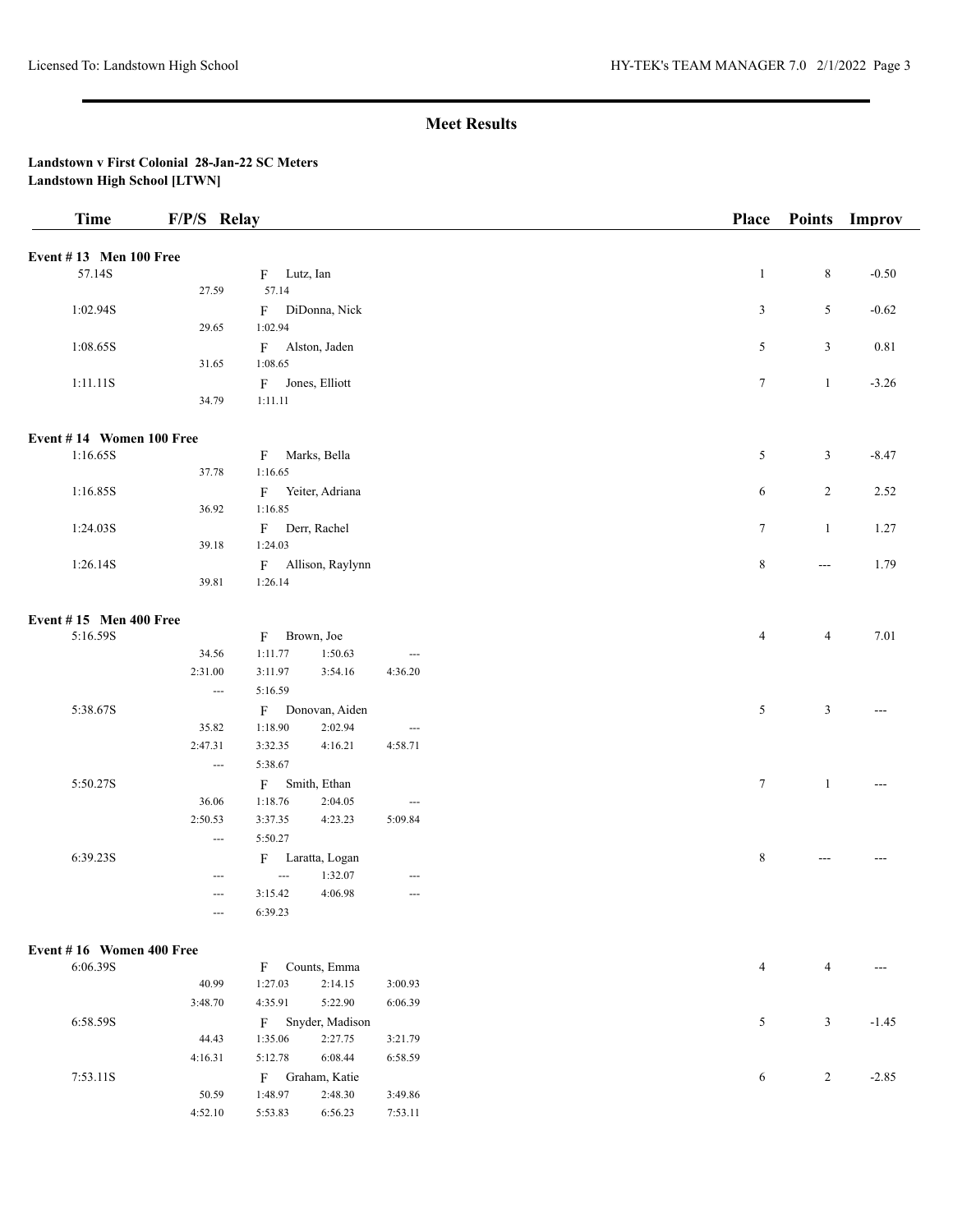| <b>Time</b>                    | F/P/S Relay                                                      |                     | <b>Place</b><br><b>Points</b> | Improv   |
|--------------------------------|------------------------------------------------------------------|---------------------|-------------------------------|----------|
| Event #17 Men 200 Free Relay   |                                                                  |                     |                               |          |
| 1:59.66S F                     | A Relay<br>Landstown High School                                 |                     | 3<br>3                        |          |
| Nick DiDonna (SR)              | Jaden Alston (JR)                                                | Aiden Donovan (JR)  | Joe Brown (SR)                |          |
|                                | 1:28.03<br>1:59.66<br>28.61<br>58.64                             |                     |                               |          |
| 2:04.28S F                     | <b>B</b> Relay<br>Landstown High School                          |                     | $\overline{4}$<br>$---$       |          |
| Taylor Widgeon (FR)            | Jake Yurasko (SO)                                                | Sean Molen (SR)     | Frankie Yurasko (SR)          |          |
|                                | 1:00.80<br>30.15<br>1:34.47<br>2:04.28                           |                     |                               |          |
| 2:10.03S F                     | C Relay<br>Landstown High School                                 |                     | 5<br>---                      |          |
| Alexander Edralin (JR)         | Eddie Crawley (SO)                                               | Logan Laratta (JR)  | Elliott Jones (FR)            |          |
|                                | 31.08<br>1:04.09<br>1:38.17<br>2:10.03                           |                     |                               |          |
| 2:20.92S F                     | D Relay<br>Landstown High School                                 |                     | 7<br>$---$                    |          |
| Jhamar Williams (JR)           | Nathan Smith (SR)                                                | Zack Fok (SO)       | Ishan Sriraman (SR)           |          |
|                                | 1:12.42<br>37.20<br>1:45.76<br>2:20.92                           |                     |                               |          |
|                                | Event #17 Men 200 Free Relay - Lead-Off Legs (50 Free)           |                     |                               |          |
| 28.61S                         | F<br>DiDonna, Nick                                               |                     | $---$                         | $-4.37$  |
| 30.15S                         | F<br>Widgeon, Taylor                                             |                     | ---                           | $-0.54$  |
| 31.08S                         | F<br>Edralin, Alexander                                          |                     | $---$<br>---                  | $-1.21$  |
| 37.20S                         | F<br>Williams, Jhamar                                            |                     | ---<br>$---$                  | $-2.12$  |
| Event #18 Women 200 Free Relay |                                                                  |                     |                               |          |
| 2:25.33S F                     | A Relay<br>Landstown High School                                 |                     | 4<br>3                        |          |
| Haley Herrera (JR)             | Emma Counts (JR)<br>1:50.22<br>35.78<br>1:13.07<br>2:25.33       | Rachel Derr (SR)    | Bella Marks (SR)              |          |
| 2:49.65S F                     | <b>B</b> Relay<br>Landstown High School                          |                     | 6<br>---                      |          |
| Sierra Pruett (SR)             | Lillian Phelps (FR)                                              | Katie Graham (9)    | Mallory Dillon (SR)           |          |
|                                | 2:09.80<br>39.80<br>1:21.30<br>2:49.65                           |                     |                               |          |
| 3:05.19S F                     | C Relay<br>Landstown High School                                 |                     | 7<br>$---$                    |          |
| Abby Sheganoski (JR)           | Tatiana Rodriguez (FR)<br>45.79<br>1:30.65<br>2:15.06<br>3:05.19 | Simone Antolin (SR) | Emma Dippery (SO)             |          |
|                                | Event #18 Women 200 Free Relay - Lead-Off Legs (50 Free)         |                     |                               |          |
| 35.78S                         | Herrera, Haley<br>F                                              |                     | ---                           | 0.20     |
| 39.80S                         | $\mathbf F$<br>Pruett, Sierra                                    |                     | ---<br>---                    | 0.01     |
| 45.79S                         | F<br>Sheganoski, Abby                                            |                     | $---$<br>$---$                | $-6.76$  |
| Event $#19$ Men 100 Back       |                                                                  |                     |                               |          |
| 1:04.74S                       | Kruthoff, Paul<br>$\mathbf{F}$                                   |                     | $\,8\,$<br>$\mathbf{1}$       | 3.70     |
|                                | 1:04.74<br>31.81                                                 |                     |                               |          |
| 1:10.16S                       | DiDonna, Nick<br>F                                               |                     | $\sqrt{5}$<br>3               | 0.25     |
|                                | 1:10.16<br>33.76                                                 |                     |                               |          |
| 1:25.51S                       | Smith, Nathan                                                    |                     | $\overline{4}$                | $0.05\,$ |
|                                | F<br>1:25.51<br>42.38                                            |                     | 4                             |          |
|                                |                                                                  |                     |                               |          |
| 1:29.67S                       | Edralin, Alexander<br>$\mathbf{F}$                               |                     | $\mathfrak{Z}$<br>5           | 2.09     |
|                                | 43.72<br>1:29.67                                                 |                     |                               |          |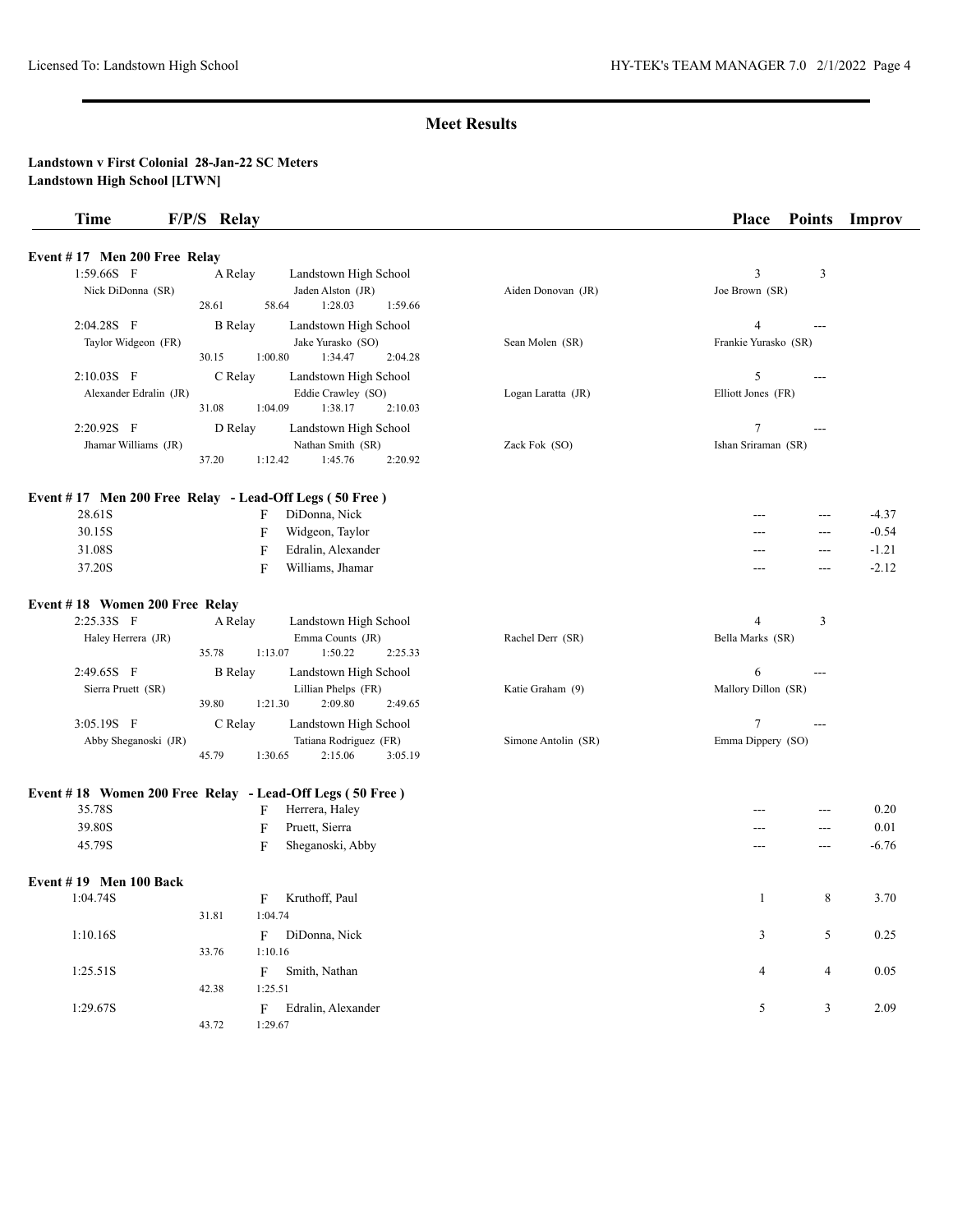| <b>Time</b>                  | F/P/S Relay              |              |                                 |         |                       | Place              | <b>Points</b> | Improv  |
|------------------------------|--------------------------|--------------|---------------------------------|---------|-----------------------|--------------------|---------------|---------|
| Event #20 Women 100 Back     |                          |              |                                 |         |                       |                    |               |         |
| 1:11.98S                     |                          | F            | Moore, Caitlyn                  |         |                       | $\mathfrak{Z}$     | 5             | $-0.65$ |
|                              | 34.91                    | 1:11.98      |                                 |         |                       |                    |               |         |
| 1:38.01S                     |                          | F            | Olzinski, Katie                 |         |                       | 5                  | 3             | 2.96    |
|                              | 46.53                    | 1:38.01      |                                 |         |                       |                    |               |         |
| 2:10.57S                     | DQ                       | F            | Dippery, Emma                   |         |                       | ---                | ---           | ---     |
|                              | $\hspace{0.05cm} \ldots$ | 2:10.57      |                                 |         |                       |                    |               |         |
| DQ                           |                          | $\mathbf{F}$ | Pruett, Sierra                  |         |                       | ---                | ---           |         |
| Event #21 Men 100 Breast     |                          |              |                                 |         |                       |                    |               |         |
| 1:13.27S                     |                          | F            | Burke, Aidan                    |         |                       | $\overline{c}$     | 6             | $-1.15$ |
|                              | 33.94                    | 1:13.27      |                                 |         |                       |                    |               |         |
| 1:15.80S                     |                          | F            | Asturias, Rodwill               |         |                       | 3                  | 5             | $-0.37$ |
|                              | 35.97                    | 1:15.80      |                                 |         |                       |                    |               |         |
| 1:29.67S                     |                          | $\mathbf{F}$ | Widgeon, Taylor                 |         |                       | 7                  | $\mathbf{1}$  | $-0.11$ |
|                              | 41.08                    | 1:29.67      |                                 |         |                       |                    |               |         |
| 1:34.29S                     |                          | F            | Yurasko, Frankie                |         |                       | $\,8\,$            | $\cdots$      | 1.22    |
|                              | 42.22                    | 1:34.29      |                                 |         |                       |                    |               |         |
| Event #22 Women 100 Breast   |                          |              |                                 |         |                       |                    |               |         |
| 1:37.38S                     |                          | F            | Counts, Emma                    |         |                       | $\overline{4}$     | 4             | 3.92    |
|                              | 46.10                    | 1:37.38      |                                 |         |                       |                    |               |         |
| 2:02.88S                     |                          | $\mathbf{F}$ | Snyder, Madison                 |         |                       | 5                  | 3             | $-0.43$ |
|                              | 57.50                    | 2:02.88      |                                 |         |                       |                    |               |         |
| 2:14.34S                     |                          | $\mathbf F$  | Phelps, Lillian                 |         |                       | 6                  | 2             | 1.47    |
|                              | $\hspace{0.05cm} \ldots$ | 2:14.34      |                                 |         |                       |                    |               |         |
| 2:14.80S                     | 1:03.75                  | F<br>2:14.80 | Dillon, Mallory                 |         |                       | 7                  | $\mathbf{1}$  | $-2.94$ |
|                              |                          |              |                                 |         |                       |                    |               |         |
| Event #23 Men 400 Free Relay |                          |              |                                 |         |                       |                    |               |         |
| 4:11.19S F                   | A Relay                  |              | Landstown High School           |         |                       | 2                  | 5             |         |
| Ian Lutz (FR)                | 28.53                    | 58.79        | Aidan Burke (SR)<br>1:14.00     | 2:03.92 | Rodwill Asturias (SR) | Paul Kruthoff (SR) |               |         |
|                              | 2:34.73                  | 3:07.53      | 3:36.33                         | 4:11.19 |                       |                    |               |         |
| 4:38.14S F                   | <b>B</b> Relay           |              | Landstown High School           |         |                       | 4                  |               |         |
| Aidan Davis (SR)             |                          |              | Elliott Jones (FR)              |         | Taylor Widgeon (FR)   | Jaden Alston (JR)  |               |         |
|                              | 32.06                    | 1:04.82      | $\cdots$                        | 2:19.35 |                       |                    |               |         |
|                              | 2:52.20                  | 3:34.80      | 4:01.20                         | 4:38.14 |                       |                    |               |         |
| 5:00.80S F                   | C Relay                  |              | Landstown High School           |         |                       | 5                  | ---           |         |
| Ethan Smith (SO)             |                          |              | Frankie Yurasko (SR)            |         | Jake Yurasko (SO)     | Zack Fok (SO)      |               |         |
|                              | 35.01                    | 1:15.75      | 1:50.90                         | 2:33.86 |                       |                    |               |         |
|                              | 3:07.04                  | 3:46.33      | 4:22.57                         | 5:00.80 |                       |                    |               |         |
| 5:29.85S F                   | D Relay                  |              | Landstown High School           |         |                       | $\,8\,$            |               |         |
| Ishan Sriraman (SR)          | 38.03                    | 1:20.70      | Jhamar Williams (JR)<br>2:02.26 | 2:47.87 | Nathan Smith (SR)     | Logan Laratta (JR) |               |         |
|                              | 3:26.81                  | 4:06.64      | 4:40.04                         | 5:29.85 |                       |                    |               |         |